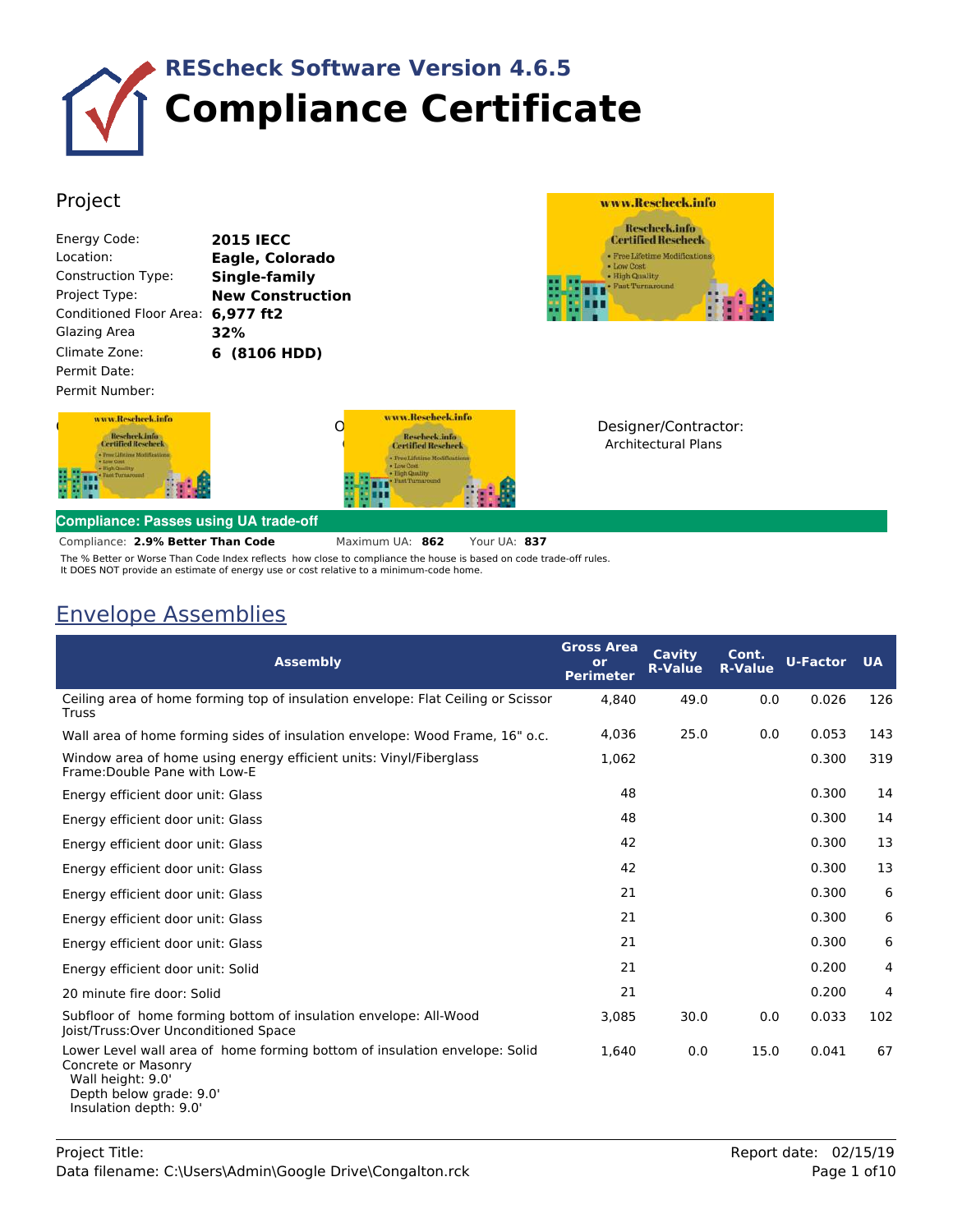Compliance Statement: The proposed building design described here is consistent with the building plans, specifications, and other calculations submitted with the permit application. The proposed building has been designed to meet the 2015 IECC requirements in REScheck Version 4.6.5 and to comply with the mandatory requirements listed in the REScheck Inspection Checklist.

| Jobe Leonard                                      | <u>namend</u> | 2/15/19               |
|---------------------------------------------------|---------------|-----------------------|
| Name - Title                                      | Signature     | Date                  |
| www.Rescheck.info                                 |               |                       |
|                                                   |               |                       |
| Rescheck.info<br>Certified Rescheck               |               |                       |
| · Free Lifetime Modifications                     |               |                       |
| - Low Cost<br>- High Quality<br>- Fast Turnaround |               |                       |
|                                                   |               |                       |
|                                                   |               |                       |
|                                                   |               |                       |
|                                                   |               |                       |
|                                                   |               |                       |
|                                                   |               |                       |
|                                                   |               |                       |
|                                                   |               |                       |
|                                                   |               |                       |
|                                                   |               |                       |
|                                                   |               |                       |
|                                                   |               |                       |
|                                                   |               |                       |
|                                                   |               |                       |
|                                                   |               |                       |
|                                                   |               |                       |
|                                                   |               |                       |
|                                                   |               |                       |
|                                                   |               |                       |
|                                                   |               |                       |
|                                                   |               |                       |
|                                                   |               |                       |
|                                                   |               |                       |
|                                                   |               |                       |
|                                                   |               |                       |
|                                                   |               |                       |
|                                                   |               |                       |
|                                                   |               |                       |
|                                                   |               |                       |
|                                                   |               |                       |
|                                                   |               |                       |
|                                                   |               |                       |
|                                                   |               |                       |
|                                                   |               |                       |
|                                                   |               |                       |
|                                                   |               |                       |
|                                                   |               |                       |
|                                                   |               |                       |
|                                                   |               |                       |
| Project Title:                                    |               | Report date: 02/15/19 |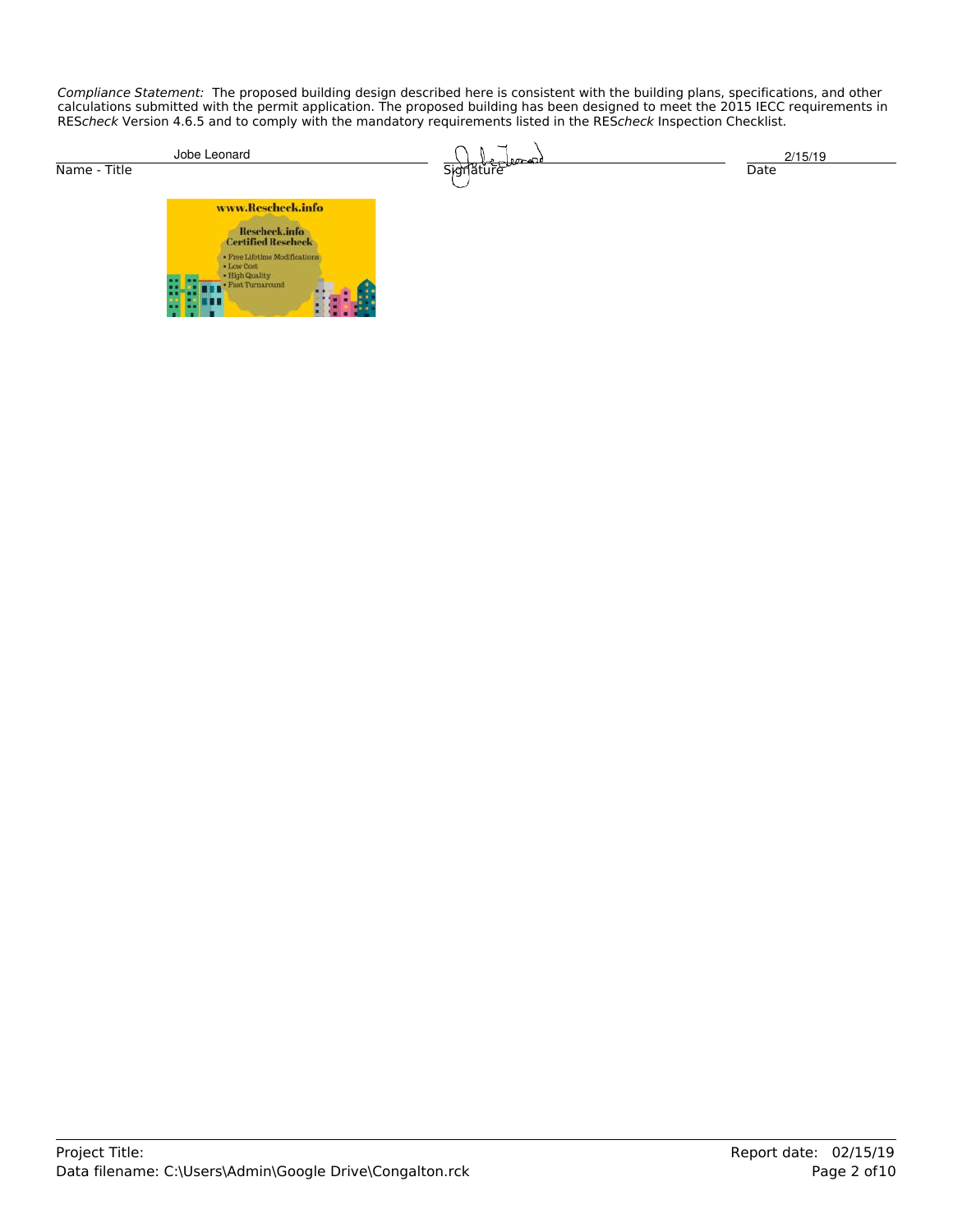## **Inspection Checklist REScheck Software Version 4.6.5**

Energy Code: 2015 IECC

Requirements: 0.0% were addressed directly in the REScheck software

Text in the "Comments/Assumptions" column is provided by the user in the REScheck Requirements screen. For each requirement, the user certifies that a code requirement will be met and how that is documented, or that an exception is being claimed. Where compliance is itemized in a separate table, a reference to that table is provided.

| <b>Section</b><br>#<br>& Req.ID                              | <b>Pre-Inspection/Plan Review</b>                                                                                                                                                                                                                    | <b>Plans Verified</b><br><b>Value</b>    | <b>Field Verified</b><br><b>Value</b>    | <b>Complies?</b>                                                                   | <b>Comments/Assumptions</b> |
|--------------------------------------------------------------|------------------------------------------------------------------------------------------------------------------------------------------------------------------------------------------------------------------------------------------------------|------------------------------------------|------------------------------------------|------------------------------------------------------------------------------------|-----------------------------|
| 103.1,<br>103.2<br>$[PR1]^1$<br>$\odot$                      | Construction drawings and<br>documentation demonstrate<br>energy code compliance for the<br>building envelope. Thermal<br>envelope represented on<br>construction documents.                                                                         |                                          |                                          | $\Box$ Complies<br>$\Box$ Does Not<br>□Not Observable<br>$\Box$ Not Applicable     |                             |
| 103.1,<br>103.2,<br>403.7<br>$[PR3]$ <sup>1</sup><br>$\odot$ | Construction drawings and<br>documentation demonstrate<br>energy code compliance for<br>lighting and mechanical systems.<br>Systems serving multiple<br>dwelling units must demonstrate<br>compliance with the IECC<br><b>Commercial Provisions.</b> |                                          |                                          | $\sqcup$ Complies<br>$\Box$ Does Not<br>□Not Observable<br>$\Box$ Not Applicable   |                             |
| 302.1,<br>403.7<br>$[PR2]$ <sup>2</sup><br>$\circledast$     | Heating and cooling equipment is  <br>sized per ACCA Manual S based<br>on loads calculated per ACCA<br>Manual J or other methods<br>approved by the code official.                                                                                   | Heating:<br>Btu/hr<br>Cooling:<br>Btu/hr | Heating:<br>Btu/hr<br>Cooling:<br>Btu/hr | $\square$ Complies<br>$\sqcup$ Does Not<br>Not Observable<br>$\Box$ Not Applicable |                             |

**Additional Comments/Assumptions:**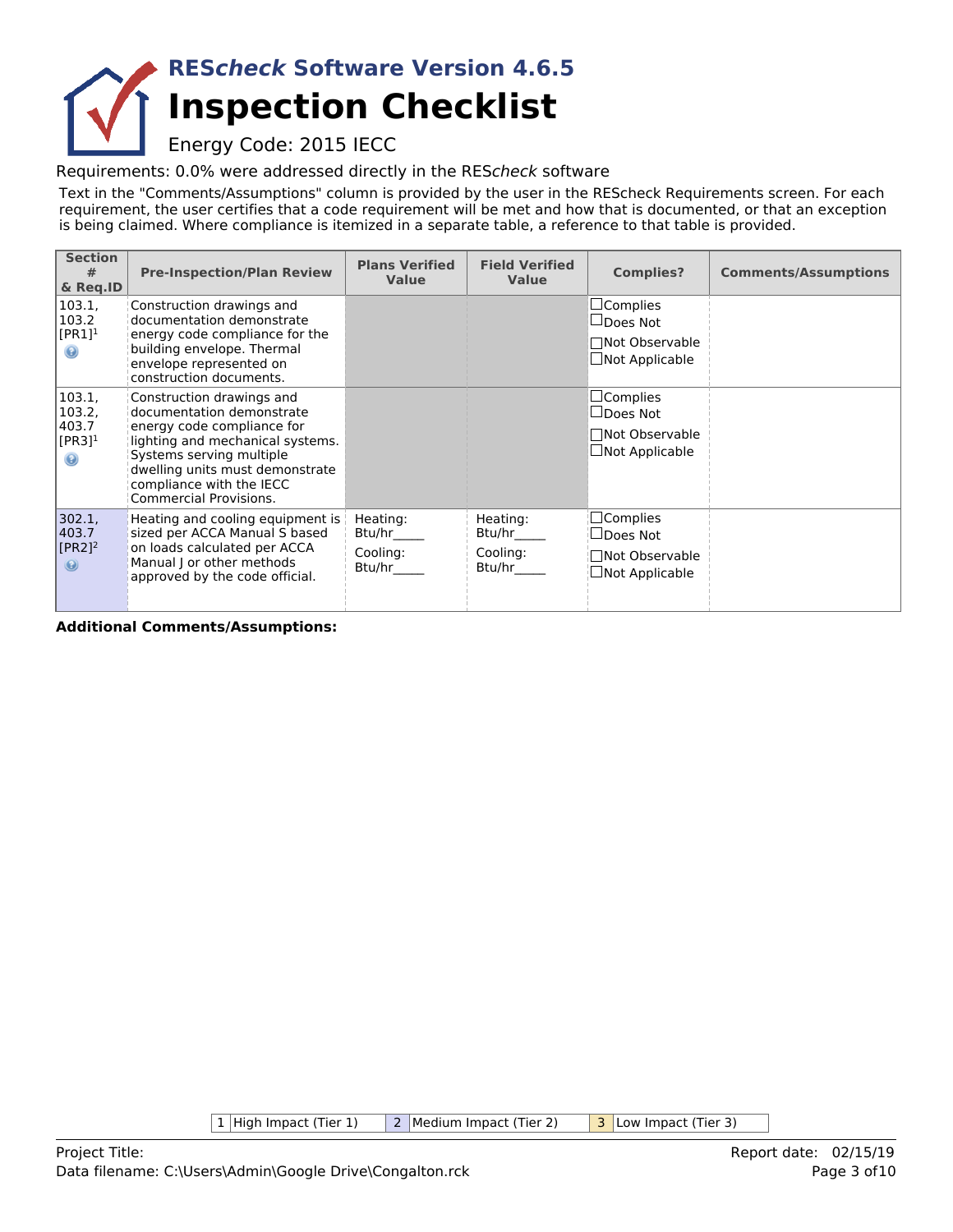| <b>Section</b><br>#<br>& Req.ID            | <b>Foundation Inspection</b>                                                                                                                                                                                            | <b>Plans Verified</b><br><b>Value</b> | <b>Field Verified</b><br><b>Value</b> | <b>Complies?</b>                                                                        | <b>Comments/Assumptions</b>                      |
|--------------------------------------------|-------------------------------------------------------------------------------------------------------------------------------------------------------------------------------------------------------------------------|---------------------------------------|---------------------------------------|-----------------------------------------------------------------------------------------|--------------------------------------------------|
| 402.1.1<br>$[FO4]$ <sup>1</sup><br>$\odot$ | Conditioned basement wall<br>insulation R-value. Where interior<br>insulation is used, verification<br>may need to occur during<br>Insulation Inspection. Not<br>required in warm-humid locations<br>in Climate Zone 3. | $R$ - $\qquad$<br>$R-$                | $R$ -<br>$R$ - $\_\_\_\_\$            | $\Box$ Complies<br>$\sqcup$ Does Not<br>Mot Observable⊓<br>$\Box$ Not Applicable        | See the Envelope Assemblies<br>table for values. |
| 303.2<br>[FO5] $1$<br>$\odot$              | Conditioned basement wall<br>insulation installed per<br>manufacturer's instructions.                                                                                                                                   |                                       |                                       | $\Box$ Complies<br>$\square$ Does Not<br>□Not Observable<br>$\Box$ Not Applicable       |                                                  |
| 402.2.9<br>$[FO6]$ <sup>1</sup><br>$\odot$ | Conditioned basement wall<br>insulation depth of burial or<br>distance from top of wall.                                                                                                                                | ft                                    | ft                                    | $\Box$ Complies<br>$\sqcup$ Does Not<br><b>Not Observable</b><br><b>□Not Applicable</b> | See the Envelope Assemblies<br>table for values. |
| 303.2.1<br>$[FO11]^{2}$<br>$\circledcirc$  | A protective covering is installed<br>to protect exposed exterior<br>insulation and extends a<br>minimum of 6 in. below grade.                                                                                          |                                       |                                       | $\Box$ Complies<br>$\square$ Does Not<br>□Not Observable<br>$\Box$ Not Applicable       |                                                  |
| 403.9<br>$[FO12]^{2}$<br>$\circledcirc$    | Snow- and ice-melting system<br>controls installed.                                                                                                                                                                     |                                       |                                       | $\Box$ Complies<br>$\square$ Does Not<br><b>Not Observable</b><br>$\Box$ Not Applicable |                                                  |

 $\boxed{1}$  High Impact (Tier 1)  $\boxed{2}$  Medium Impact (Tier 2)  $\boxed{3}$  Low Impact (Tier 3)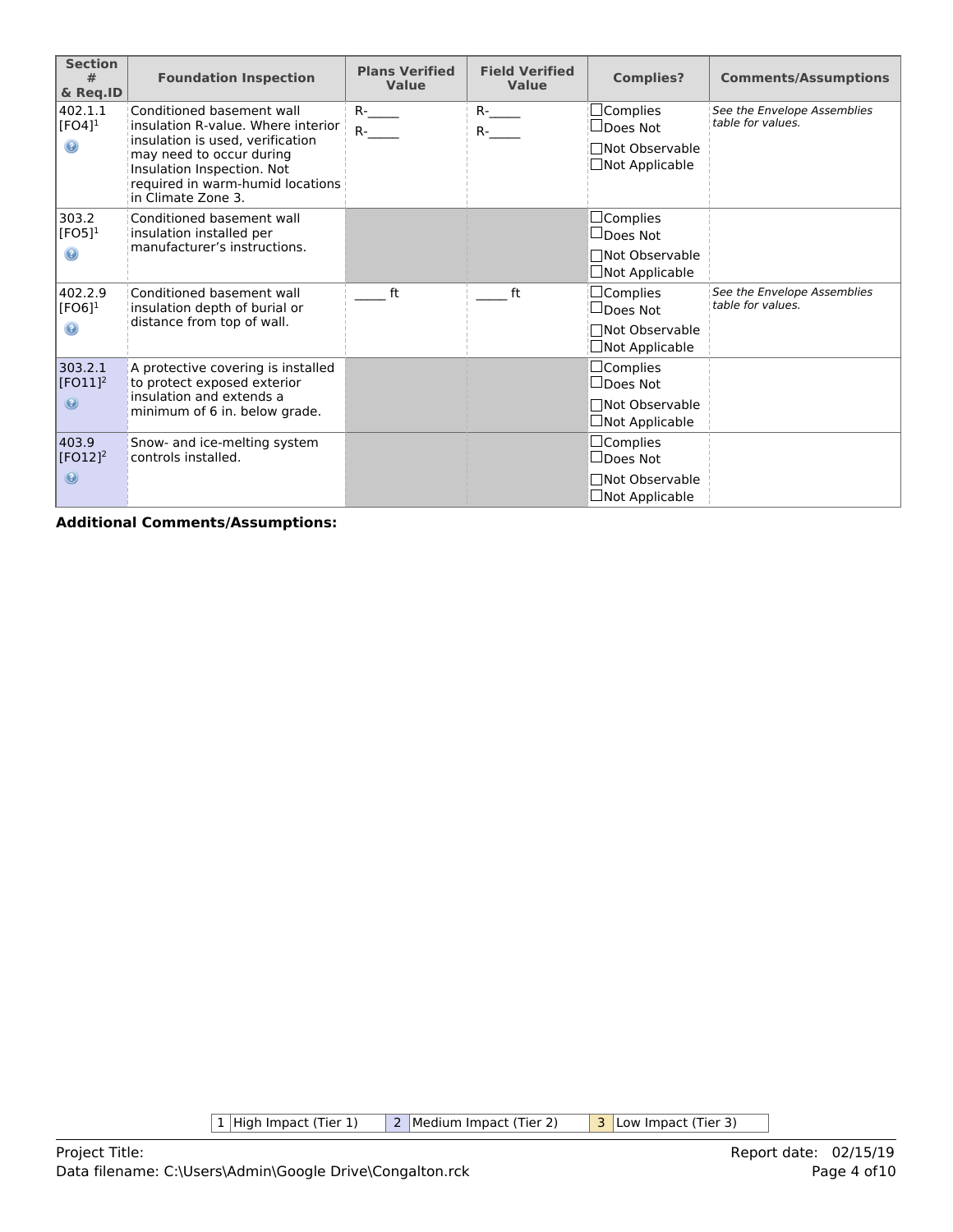| <b>Section</b><br>#<br>& Req.ID                 | <b>Framing / Rough-In Inspection</b>                                                                                                                                                                                                                            | <b>Plans Verified</b><br>Value | <b>Field Verified</b><br><b>Value</b> | <b>Complies?</b>                                      | <b>Comments/Assumptions</b>                      |
|-------------------------------------------------|-----------------------------------------------------------------------------------------------------------------------------------------------------------------------------------------------------------------------------------------------------------------|--------------------------------|---------------------------------------|-------------------------------------------------------|--------------------------------------------------|
| 402.1.1,<br>402.3.4                             | Door U-factor.                                                                                                                                                                                                                                                  | $U$ - $\qquad$                 | $U$ - $\qquad$                        | □Complies<br>∐Does Not                                | See the Envelope Assemblies<br>table for values. |
| $[FR1]^1$<br>$_{\odot}$                         |                                                                                                                                                                                                                                                                 |                                |                                       | □Not Observable<br>□Not Applicable                    |                                                  |
| 402.1.1,<br>402.3.1,<br>402.3.3.                | Glazing U-factor (area-weighted<br>average).                                                                                                                                                                                                                    | $U$ - $\qquad$                 | $U_{-}$                               | $\Box$ Complies<br>$\Box$ Does Not                    | See the Envelope Assemblies<br>table for values. |
| 402.5<br>$[FR2]$ <sup>1</sup><br>$\circledcirc$ |                                                                                                                                                                                                                                                                 |                                |                                       | □Not Observable<br>□Not Applicable                    |                                                  |
| 303.1.3<br>$[FR4]$ <sup>1</sup>                 | U-factors of fenestration products<br>are determined in accordance                                                                                                                                                                                              |                                |                                       | □Complies<br>$\Box$ Does Not                          |                                                  |
| $\circledast$                                   | with the NFRC test procedure or<br>taken from the default table.                                                                                                                                                                                                |                                |                                       | □Not Observable<br>□Not Applicable                    |                                                  |
| 402.4.1.1<br>$[FR23]$ <sup>1</sup>              | Air barrier and thermal barrier<br>installed per manufacturer's                                                                                                                                                                                                 |                                |                                       | <b>Complies</b><br>□Does Not                          |                                                  |
| $\circledast$                                   | instructions.                                                                                                                                                                                                                                                   |                                |                                       | □Not Observable<br>□Not Applicable                    |                                                  |
| 402.4.3<br>[FR20] $1$                           | Fenestration that is not site built<br>is listed and labeled as meeting                                                                                                                                                                                         |                                |                                       | <b>Complies</b><br>□Does Not                          |                                                  |
| ◉                                               | AAMA /WDMA/CSA 101/I.S.2/A440<br>or has infiltration rates per NFRC<br>400 that do not exceed code<br>limits.                                                                                                                                                   |                                |                                       | □Not Observable<br>□Not Applicable                    |                                                  |
| 402.4.5<br>$[FR16]$ <sup>2</sup>                | IC-rated recessed lighting fixtures<br>sealed at housing/interior finish<br>and labeled to indicate $\leq$ 2.0 cfm<br>leakage at 75 Pa.                                                                                                                         |                                |                                       | □Complies<br>$\Box$ Does Not<br><b>Not Observable</b> |                                                  |
| 403.3.1                                         | Supply and return ducts in attics                                                                                                                                                                                                                               |                                |                                       | □Not Applicable<br>$\Box$ Complies                    |                                                  |
| [ $FR12$ ] <sup>1</sup><br>$\odot$              | insulated $>=$ R-8 where duct is<br>$>=$ 3 inches in diameter and $>=$<br>$R-6$ where $<$ 3 inches. Supply and<br>return ducts in other portions of<br>the building insulated $>= R-6$ for<br>diameter $>=$ 3 inches and R-4.2<br>for $<$ 3 inches in diameter. |                                |                                       | □Does Not<br><b>Not Observable</b><br>□Not Applicable |                                                  |
| 403.3.5<br>$[FR15]$ <sup>3</sup>                | Building cavities are not used as<br>ducts or plenums.                                                                                                                                                                                                          |                                |                                       | $\Box$ Complies<br>$\square$ Does Not                 |                                                  |
| $\circledcirc$                                  |                                                                                                                                                                                                                                                                 |                                |                                       | □Not Observable<br>□Not Applicable                    |                                                  |
| 403.4<br>[ $FR17$ ] <sup>2</sup>                | HVAC piping conveying fluids<br>above 105 ºF or chilled fluids                                                                                                                                                                                                  | $R$ - $\qquad$                 | $R$ -                                 | $\Box$ Complies<br>$\Box$ Does Not                    |                                                  |
| $\odot$                                         | below 55 ºF are insulated to ≥R-<br>3.                                                                                                                                                                                                                          |                                |                                       | □Not Observable<br>□Not Applicable                    |                                                  |
| 403.4.1<br>[FR24] $1$                           | Protection of insulation on HVAC<br>piping.                                                                                                                                                                                                                     |                                |                                       | <b>Complies</b><br>$\Box$ Does Not                    |                                                  |
| $\circledcirc$                                  |                                                                                                                                                                                                                                                                 |                                |                                       | □Not Observable<br>□Not Applicable                    |                                                  |
| 403.5.3<br>$[FR18]^2$                           | Hot water pipes are insulated to<br>$\geq$ R-3.                                                                                                                                                                                                                 | $R$ - $\qquad$                 | $R$ - $\qquad$                        | <b>Complies</b><br>$\Box$ Does Not                    |                                                  |
| $\circledcirc$                                  |                                                                                                                                                                                                                                                                 |                                |                                       | <b>Not Observable</b><br>□Not Applicable              |                                                  |
| 403.6<br>[ $FR19$ ] <sup>2</sup>                | Automatic or gravity dampers are<br>installed on all outdoor air                                                                                                                                                                                                |                                |                                       | <b>Complies</b><br>$\Box$ Does Not                    |                                                  |
|                                                 | intakes and exhausts.                                                                                                                                                                                                                                           |                                |                                       | □Not Observable<br>□Not Applicable                    |                                                  |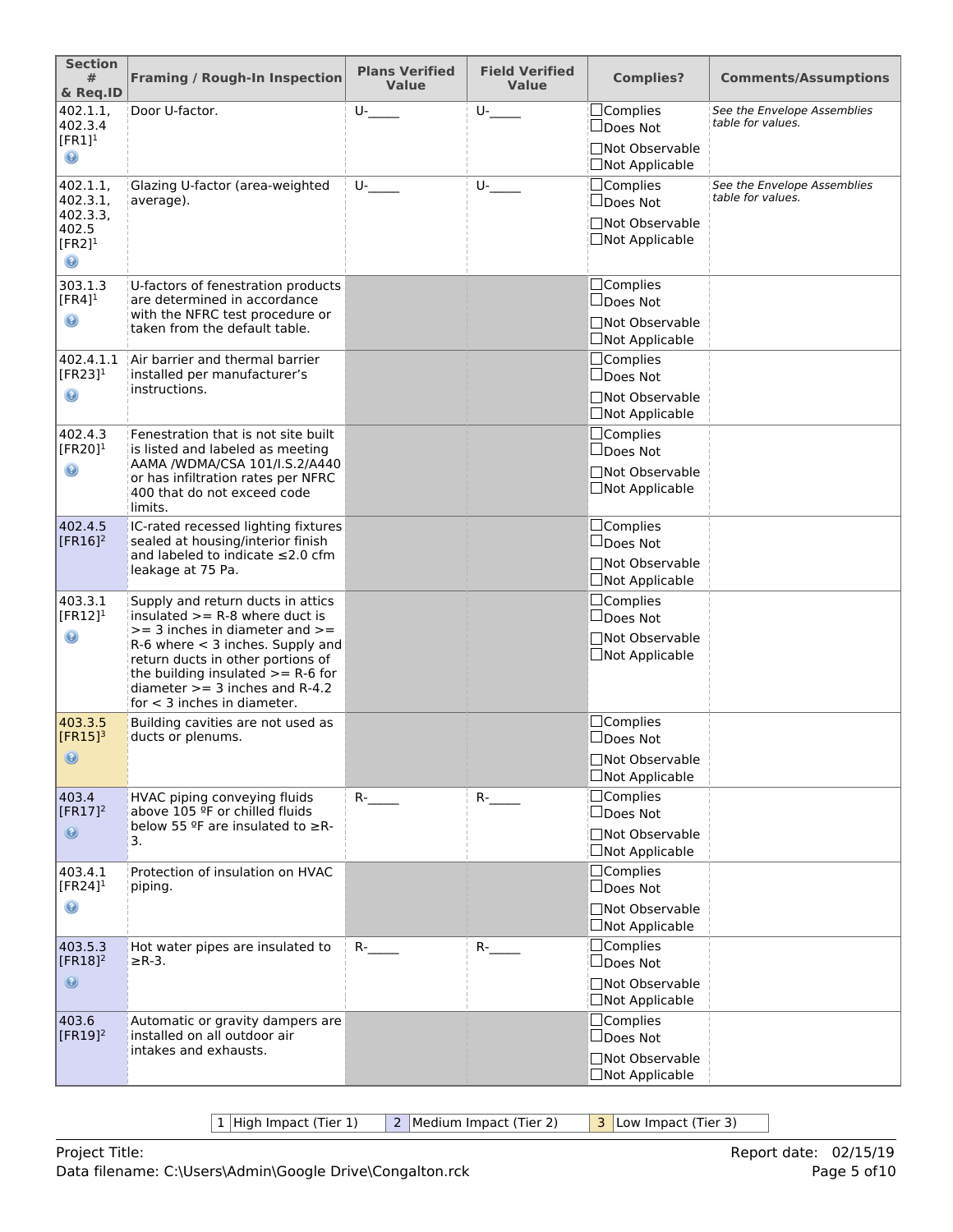| $1$ High Impact (Tier 1) |  | 2   Medium Impact (Tier 2) |  | 3 Low Impact (Tier 3) |
|--------------------------|--|----------------------------|--|-----------------------|
|--------------------------|--|----------------------------|--|-----------------------|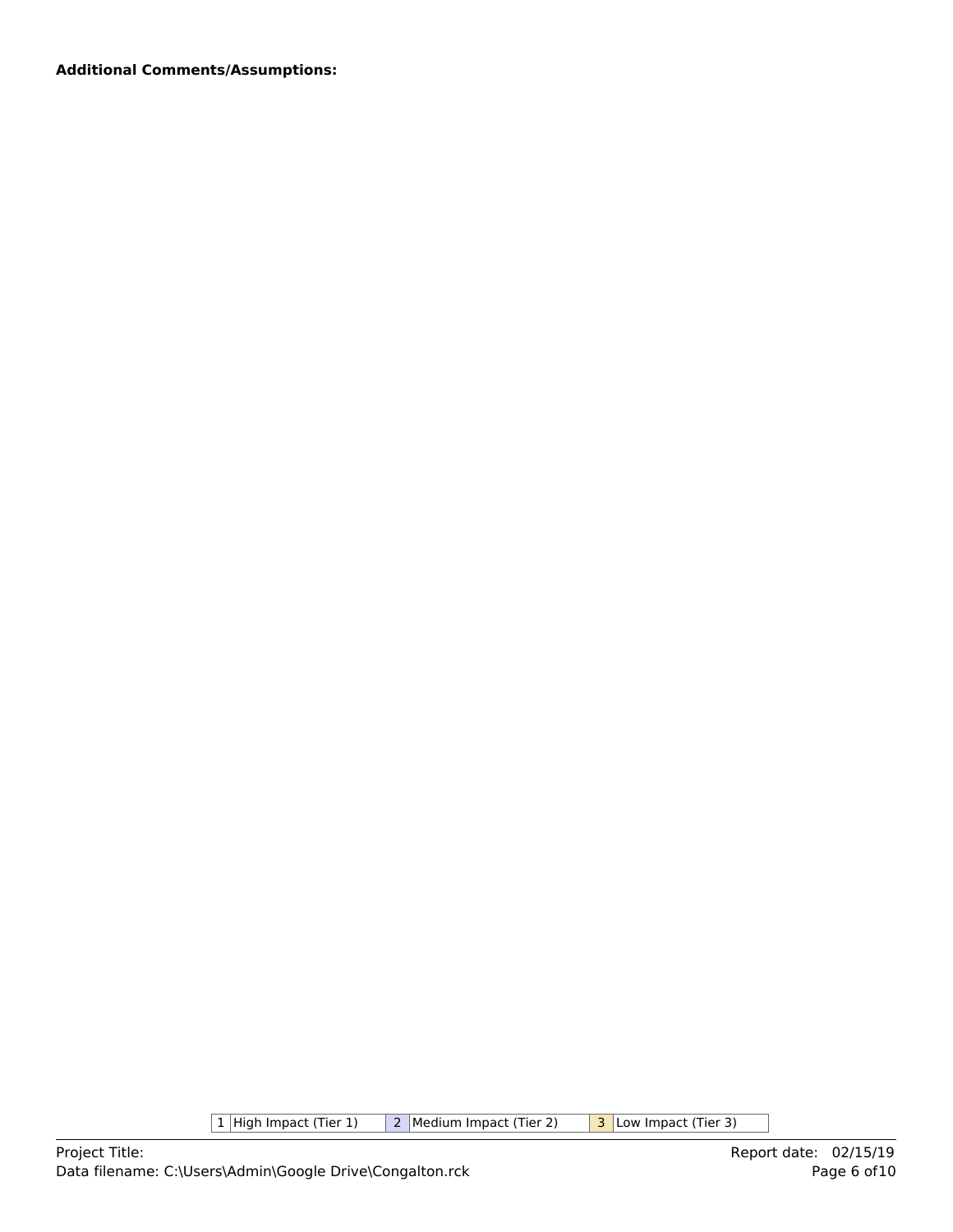| <b>Section</b><br>#<br>& Req.ID                           | <b>Insulation Inspection</b>                                                                                                                                                                                                                                                                                                                                                                       | <b>Plans Verified</b><br>Value          | <b>Field Verified</b><br>Value | <b>Complies?</b>                                                                      | <b>Comments/Assumptions</b>                      |
|-----------------------------------------------------------|----------------------------------------------------------------------------------------------------------------------------------------------------------------------------------------------------------------------------------------------------------------------------------------------------------------------------------------------------------------------------------------------------|-----------------------------------------|--------------------------------|---------------------------------------------------------------------------------------|--------------------------------------------------|
| 303.1<br>$[IN13]^{2}$<br>$\circledcirc$                   | All installed insulation is labeled<br>or the installed R-values<br>provided.                                                                                                                                                                                                                                                                                                                      |                                         |                                | $\Box$ Complies<br>$\Box$ Does Not<br>□Not Observable<br>□Not Applicable              |                                                  |
| 402.1.1,<br>402.2.6<br>$[IN1]$ <sup>1</sup><br>$\odot$    | Floor insulation R-value.                                                                                                                                                                                                                                                                                                                                                                          | $R-$<br>Wood<br>Steel                   | $R-$<br>Wood<br>Steel          | $\Box$ Complies<br>$\Box$ Does Not<br><b>□Not Observable</b><br>□Not Applicable       | See the Envelope Assemblies<br>table for values. |
| 303.2,<br>402.2.7<br>$[IN2]$ <sup>1</sup><br>$\odot$      | Floor insulation installed per<br>manufacturer's instructions and<br>in substantial contact with the<br>underside of the subfloor, or floor<br>framing cavity insulation is in<br>contact with the top side of<br>sheathing, or continuous<br>insulation is installed on the<br>underside of floor framing and<br>extends from the bottom to the<br>top of all perimeter floor framing<br>members. |                                         |                                | $\Box$ Complies<br>$\Box$ Does Not<br>□Not Observable<br>$\Box$ Not Applicable        |                                                  |
| 402.1.1.<br>402.2.5.<br>402.2.6<br>$[IN3]^{1}$<br>$\odot$ | Wall insulation R-value. If this is a<br>mass wall with at least $\frac{1}{2}$ of the<br>wall insulation on the wall<br>exterior, the exterior insulation<br>requirement applies (FR10).                                                                                                                                                                                                           | R-<br>$\Box$ Wood<br>Mass<br>Steel<br>П | $R-$<br>Wood<br>Mass<br>Steel  | $\Box$ Complies<br>$\Box$ Does Not<br><b>□Not Observable</b><br>$\Box$ Not Applicable | See the Envelope Assemblies<br>table for values. |
| 303.2<br>$[IN4]$ <sup>1</sup>                             | Wall insulation is installed per<br>manufacturer's instructions.                                                                                                                                                                                                                                                                                                                                   |                                         |                                | $\Box$ Complies<br>$\Box$ Does Not<br><b>□Not Observable</b><br>$\Box$ Not Applicable |                                                  |

 $\boxed{1}$  High Impact (Tier 1)  $\boxed{2}$  Medium Impact (Tier 2)  $\boxed{3}$  Low Impact (Tier 3)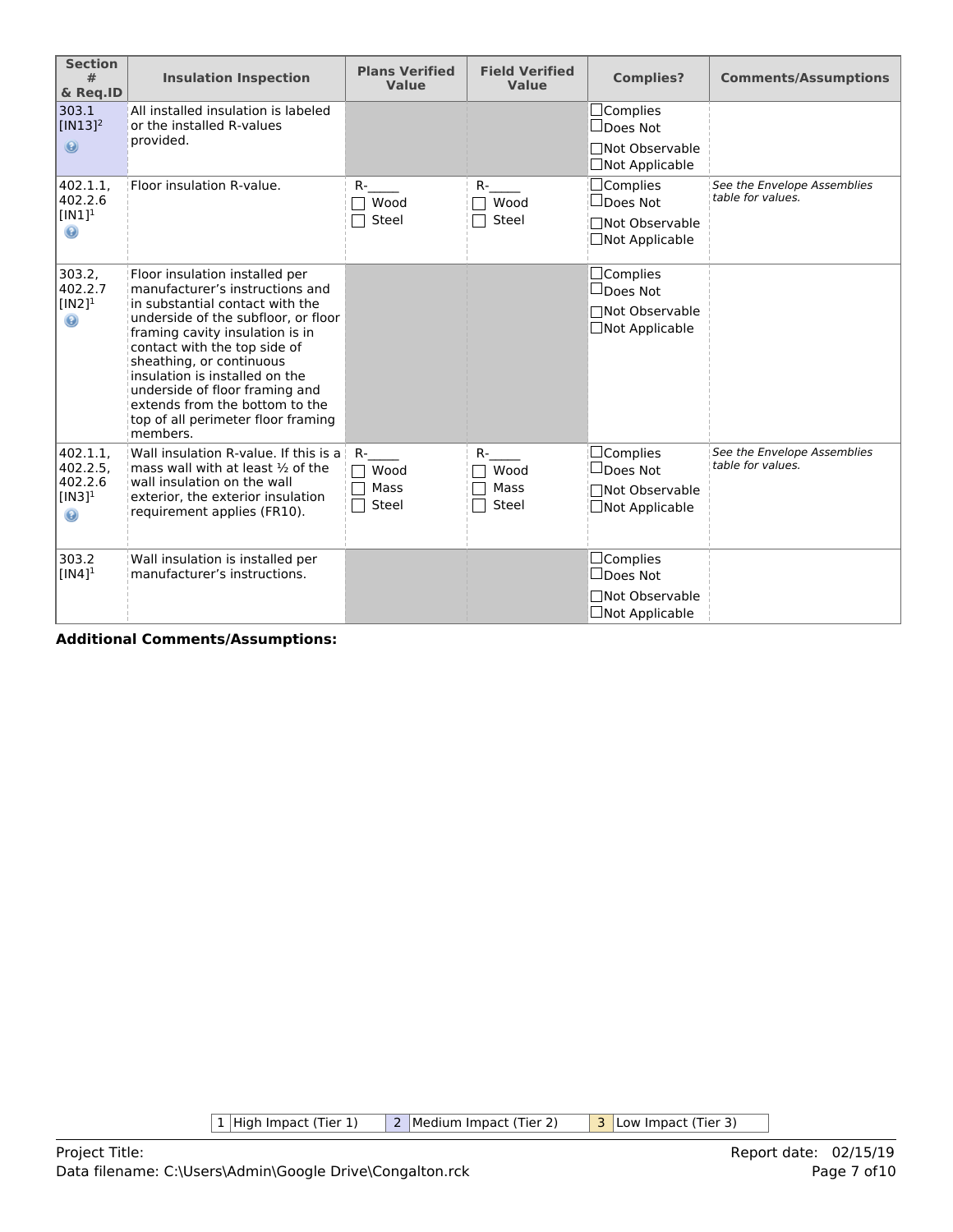| <b>Section</b><br>#<br>& Req.ID                          | <b>Final Inspection Provisions</b>                                                                                                                                                                                                                                                                                                                                                                                                                                     | <b>Plans Verified</b><br><b>Value</b> | <b>Field Verified</b><br><b>Value</b> | <b>Complies?</b>                                                                | <b>Comments/Assumptions</b>                      |
|----------------------------------------------------------|------------------------------------------------------------------------------------------------------------------------------------------------------------------------------------------------------------------------------------------------------------------------------------------------------------------------------------------------------------------------------------------------------------------------------------------------------------------------|---------------------------------------|---------------------------------------|---------------------------------------------------------------------------------|--------------------------------------------------|
| 402.1.1,<br>402.2.1<br>402.2.2,<br>402.2.6<br>$[FI]^{1}$ | Ceiling insulation R-value.                                                                                                                                                                                                                                                                                                                                                                                                                                            | $R-$<br>$\top$ Wood<br>Steel          | $R-$<br>$\sqcap$ Wood<br>Steel        | □Complies<br>□Does Not<br>□Not Observable<br>□Not Applicable                    | See the Envelope Assemblies<br>table for values. |
| 303.1.1.1<br>303.2<br>$[F12]$ <sup>1</sup>               | Ceiling insulation installed per<br>manufacturer's instructions.<br>Blown insulation marked every<br>$300$ ft <sup>2</sup> .                                                                                                                                                                                                                                                                                                                                           |                                       |                                       | $\Box$ Complies<br>$\Box$ Does Not<br>□Not Observable<br>$\Box$ Not Applicable  |                                                  |
| 402.2.3<br>$[F122]^{2}$                                  | Vented attics with air permeable<br>insulation include baffle adjacent<br>to soffit and eave vents that<br>extends over insulation.                                                                                                                                                                                                                                                                                                                                    |                                       |                                       | □Complies<br>$\Box$ Does Not<br>□Not Observable<br>$\Box$ Not Applicable        |                                                  |
| 402.2.4<br>$[F13]$ <sup>1</sup>                          | Attic access hatch and door<br>insulation $\geq$ R-value of the<br>adjacent assembly.                                                                                                                                                                                                                                                                                                                                                                                  | $R$ - $\qquad$                        | $R$ -                                 | $\Box$ Complies<br>$\Box$ Does Not<br>□Not Observable<br>□Not Applicable        |                                                  |
| 402.4.1.2<br>$[FI17]^{1}$                                | Blower door test @ 50 Pa. <= 5<br>ach in Climate Zones 1-2, and<br><= 3 ach in Climate Zones 3-8.                                                                                                                                                                                                                                                                                                                                                                      | $ACH 50 =$                            | $ACH 50 =$                            | $\Box$ Complies<br>□Does Not<br><b>Not Observable</b><br><b>□Not Applicable</b> |                                                  |
| 403.3.4<br>$[FI4]$ <sup>1</sup>                          | Duct tightness test result of $\leq$ = 4<br>cfm/100 ft2 across the system or<br><= 3 cfm/100 ft2 without air<br>handler @ 25 Pa. For rough-in<br>tests, verification may need to<br>occur during Framing Inspection.                                                                                                                                                                                                                                                   | $c$ fm/100<br>ft <sup>2</sup>         | $\_$ cfm/100<br>ft <sup>2</sup>       | $\Box$ Complies<br>$\Box$ Does Not<br>□Not Observable<br>$\Box$ Not Applicable  |                                                  |
| 403.3.3<br>$[FI27]^{1}$                                  | Ducts are pressure tested to<br>determine air leakage with<br>either: Rough-in test: Total<br>leakage measured with a<br>pressure differential of 0.1 inch<br>w.g. across the system including<br>the manufacturer's air handler<br>enclosure if installed at time of<br>test. Postconstruction test: Total<br>leakage measured with a<br>pressure differential of 0.1 inch<br>w.g. across the entire system<br>including the manufacturer's air<br>handler enclosure. | cfm/100<br>ft <sup>2</sup>            | cfm/100<br>ft <sup>2</sup>            | $\Box$ Complies<br>□Does Not<br><b>Not Observable</b><br>□Not Applicable        |                                                  |
| 403.3.2.1<br>$[FI24]$ <sup>1</sup>                       | Air handler leakage designated<br>by manufacturer at $\lt$ =2% of<br>design air flow.                                                                                                                                                                                                                                                                                                                                                                                  |                                       |                                       | □Complies<br>$\Box$ Does Not<br>□Not Observable<br>$\Box$ Not Applicable        |                                                  |
| 403.1.1<br>$[F19]^{2}$                                   | Programmable thermostats<br>installed for control of primary<br>heating and cooling systems and<br>initially set by manufacturer to<br>code specifications.                                                                                                                                                                                                                                                                                                            |                                       |                                       | □Complies<br>$\square$ Does Not<br>□Not Observable<br>$\Box$ Not Applicable     |                                                  |
| 403.1.2<br>$[$ FI10] <sup>2</sup>                        | Heat pump thermostat installed<br>on heat pumps.                                                                                                                                                                                                                                                                                                                                                                                                                       |                                       |                                       | $\Box$ Complies<br>$\Box$ Does Not<br>□Not Observable<br>$\Box$ Not Applicable  |                                                  |
| 403.5.1<br>$[F111]^2$                                    | Circulating service hot water<br>systems have automatic or<br>accessible manual controls.                                                                                                                                                                                                                                                                                                                                                                              |                                       |                                       | $\Box$ Complies<br>$\Box$ Does Not<br>□Not Observable<br>$\Box$ Not Applicable  |                                                  |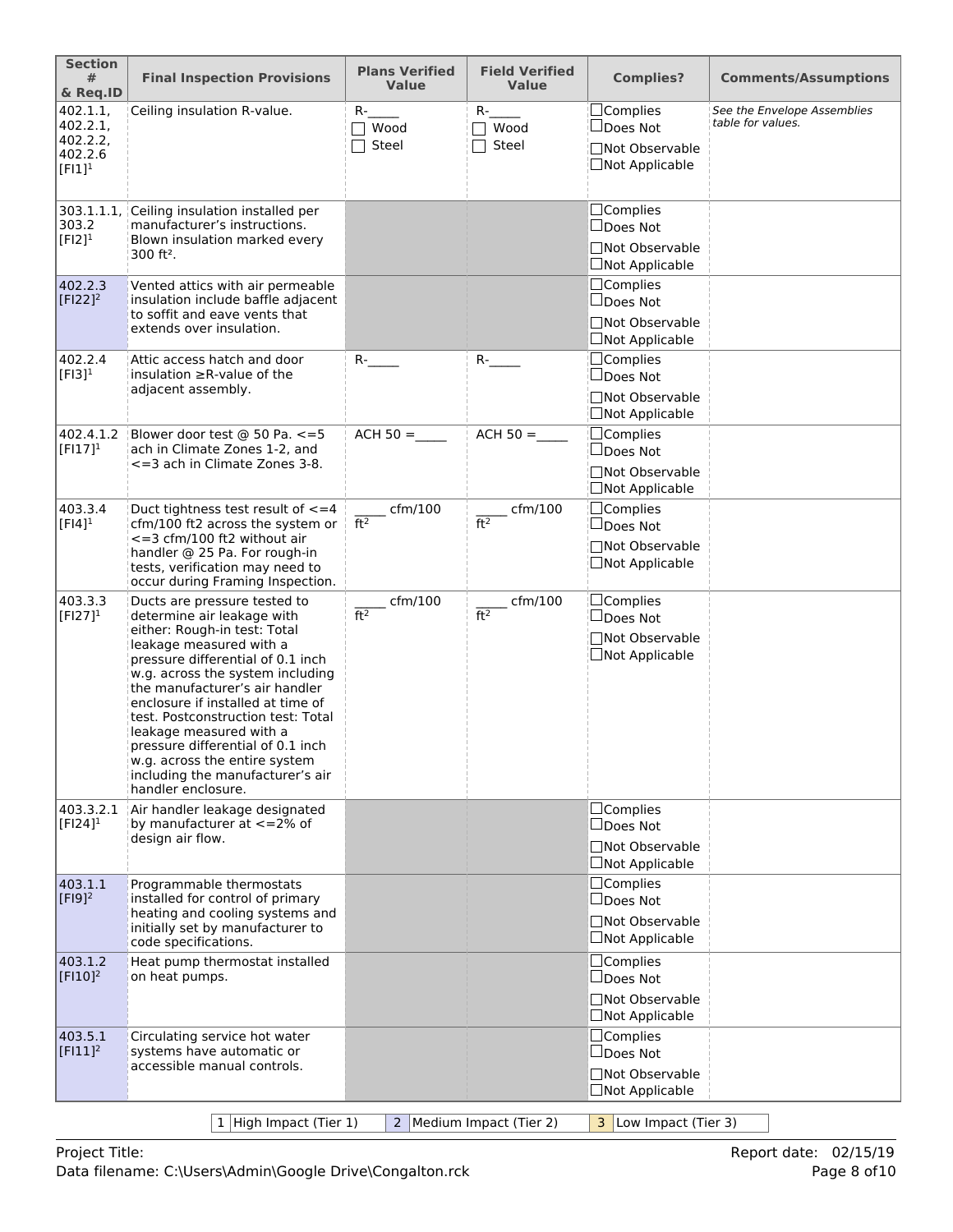| <b>Section</b><br>#<br>& Req.ID           | <b>Final Inspection Provisions</b>                                                                                                                                                                                                                                                                                                                                                                                                                                                                                   | <b>Plans Verified</b><br><b>Value</b> | <b>Field Verified</b><br><b>Value</b> | <b>Complies?</b>                                                               | <b>Comments/Assumptions</b> |
|-------------------------------------------|----------------------------------------------------------------------------------------------------------------------------------------------------------------------------------------------------------------------------------------------------------------------------------------------------------------------------------------------------------------------------------------------------------------------------------------------------------------------------------------------------------------------|---------------------------------------|---------------------------------------|--------------------------------------------------------------------------------|-----------------------------|
| 403.6.1<br>[ $FI25$ ] <sup>2</sup>        | All mechanical ventilation system<br>fans not part of tested and listed<br>HVAC equipment meet efficacy<br>and air flow limits.                                                                                                                                                                                                                                                                                                                                                                                      |                                       |                                       | $\Box$ Complies<br>□Does Not<br>□Not Observable<br>$\Box$ Not Applicable       |                             |
| 403.2<br>$[F126]^{2}$                     | Hot water boilers supplying heat<br>through one- or two-pipe heating<br>systems have outdoor setback<br>control to lower boiler water<br>temperature based on outdoor<br>temperature.                                                                                                                                                                                                                                                                                                                                |                                       |                                       | $\Box$ Complies<br>$\Box$ Does Not<br>□Not Observable<br>□Not Applicable       |                             |
| 403.5.1.1<br>$[F128]^{2}$                 | Heated water circulation systems<br>have a circulation pump. The<br>system return pipe is a dedicated<br>return pipe or a cold water supply<br>pipe. Gravity and thermos-<br>syphon circulation systems are<br>not present. Controls for<br>circulating hot water system<br>pumps start the pump with signal<br>for hot water demand within the<br>occupancy. Controls<br>automatically turn off the pump<br>when water is in circulation loop<br>is at set-point temperature and<br>no demand for hot water exists. |                                       |                                       | □Complies<br>□Does Not<br>□Not Observable<br>□Not Applicable                   |                             |
| 403.5.1.2<br>$[F129]^{2}$                 | Electric heat trace systems<br>comply with IEEE 515.1 or UL<br>515. Controls automatically<br>adjust the energy input to the<br>heat tracing to maintain the<br>desired water temperature in the<br>piping.                                                                                                                                                                                                                                                                                                          |                                       |                                       | □Complies<br>□Does Not<br>□Not Observable<br>$\Box$ Not Applicable             |                             |
| 403.5.2<br>$[F130]^{2}$                   | Water distribution systems that<br>have recirculation pumps that<br>pump water from a heated water<br>supply pipe back to the heated<br>water source through a cold<br>water supply pipe have a<br>demand recirculation water<br>system. Pumps have controls<br>that manage operation of the<br>pump and limit the temperature<br>of the water entering the cold<br>water piping to 104ºF.                                                                                                                           |                                       |                                       | □Complies<br>$\Box$ Does Not<br>□Not Observable<br>$\Box$ Not Applicable       |                             |
| 403.5.4<br>$[FI31]^{2}$                   | Drain water heat recovery units<br>tested in accordance with CSA<br>B55.1. Potable water-side<br>pressure loss of drain water heat<br>recovery units $<$ 3 psi for<br>individual units connected to one<br>or two showers. Potable water-<br>side pressure loss of drain water<br>heat recovery units $<$ 2 psi for<br>individual units connected to<br>three or more showers.                                                                                                                                       |                                       |                                       | □Complies<br>$\Box$ Does Not<br>□Not Observable<br>□Not Applicable             |                             |
| 404.1<br>$[F16]$ <sup>1</sup>             | 75% of lamps in permanent<br>fixtures or 75% of permanent<br>fixtures have high efficacy lamps.<br>Does not apply to low-voltage<br>lighting.                                                                                                                                                                                                                                                                                                                                                                        |                                       |                                       | $\Box$ Complies<br>$\Box$ Does Not<br>□Not Observable<br>$\Box$ Not Applicable |                             |
| 404.1.1<br>$[Fl23]^{3}$<br>$\circledcirc$ | Fuel gas lighting systems have<br>no continuous pilot light.                                                                                                                                                                                                                                                                                                                                                                                                                                                         |                                       |                                       | □Complies<br>$\Box$ Does Not<br>□Not Observable<br>□Not Applicable             |                             |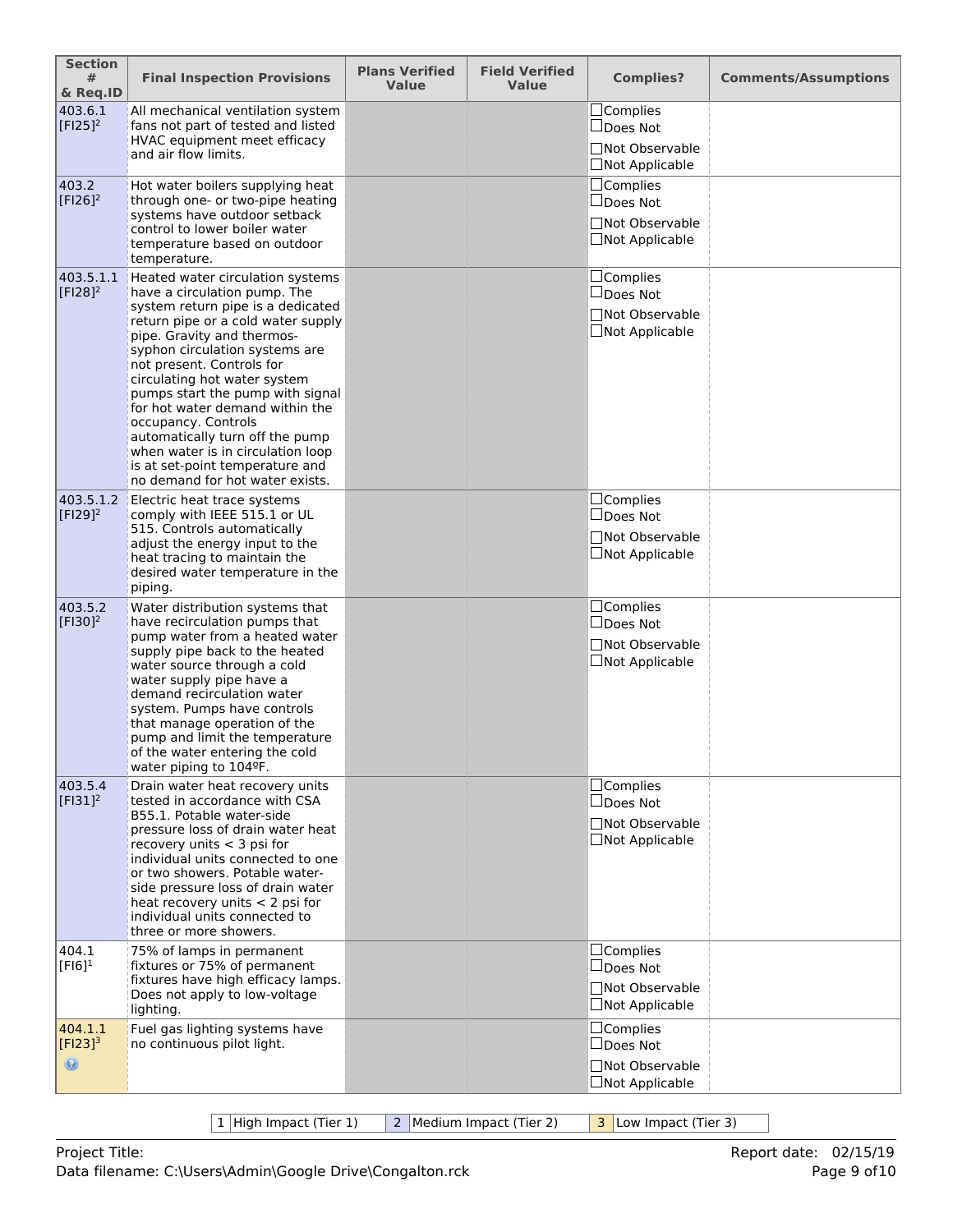| <b>Section</b><br>#<br>& Reg.ID | <b>Final Inspection Provisions</b>                                                      | <b>Plans Verified</b><br><b>Value</b> | <b>Field Verified</b><br><b>Value</b> | <b>Complies?</b>                                                                  | <b>Comments/Assumptions</b> |
|---------------------------------|-----------------------------------------------------------------------------------------|---------------------------------------|---------------------------------------|-----------------------------------------------------------------------------------|-----------------------------|
| 401.3<br>$[F17]^{2}$            | Compliance certificate posted.                                                          |                                       |                                       | $\square$ Complies<br>$\Box$ Does Not<br>□Not Observable<br>$\Box$ Not Applicable |                             |
| 303.3<br>$[F18]$ <sup>3</sup>   | Manufacturer manuals for<br>mechanical and water heating<br>systems have been provided. |                                       |                                       | $\Box$ Complies<br>$\Box$ Does Not<br>□Not Observable<br>$\Box$ Not Applicable    |                             |

 $\boxed{1}$  High Impact (Tier 1)  $\boxed{2}$  Medium Impact (Tier 2)  $\boxed{3}$  Low Impact (Tier 3)